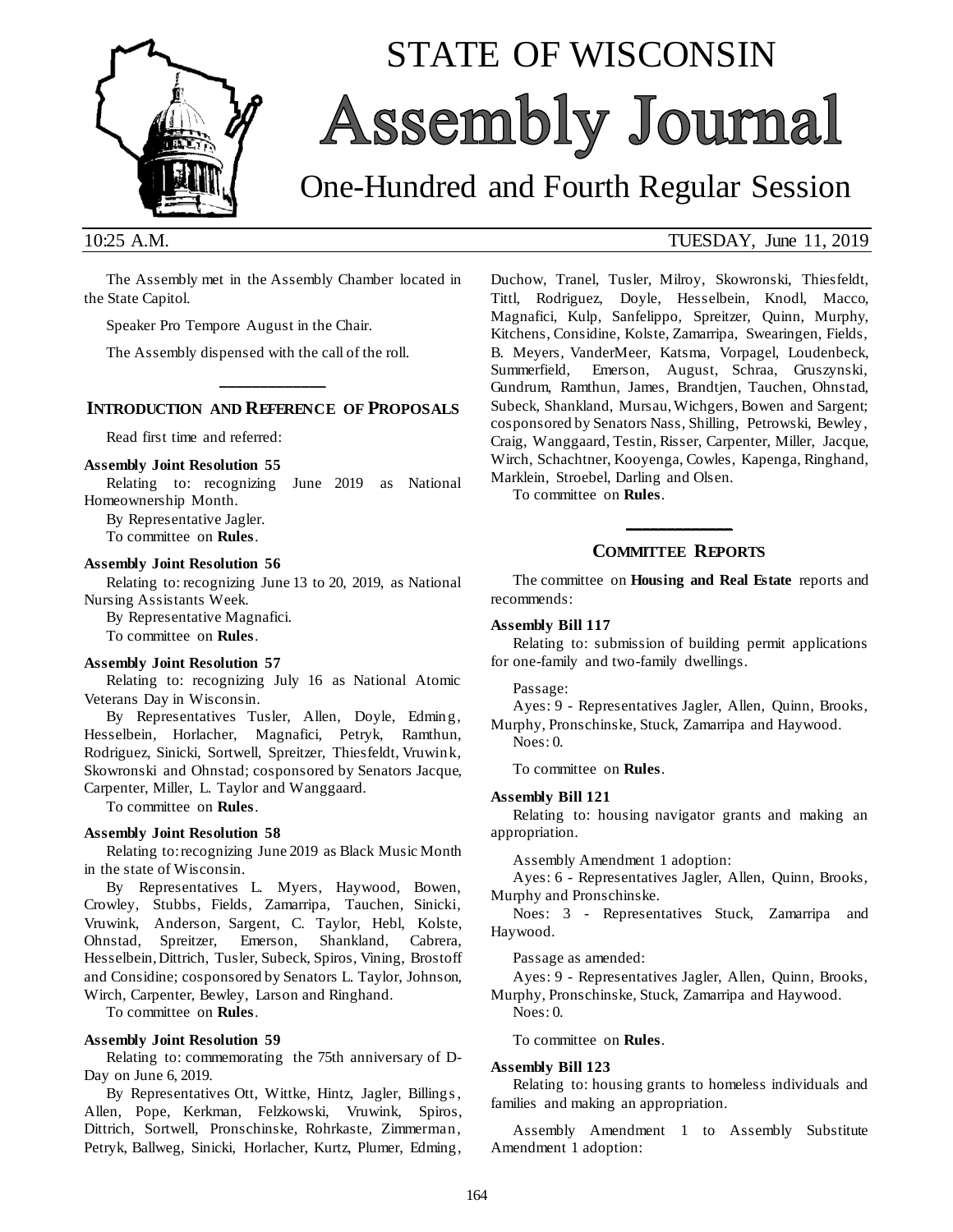Ayes: 6 - Representatives Jagler, Allen, Quinn, Brooks, Murphy and Pronschinske.

Noes: 3 - Representatives Stuck, Zamarripa and Haywood.

Assembly Substitute Amendment 1 adoption:

Ayes: 6 - Representatives Jagler, Allen, Quinn, Brooks, Murphy and Pronschinske.

Noes: 3 - Representatives Stuck, Zamarripa and Haywood.

Passage as amended:

Ayes: 9 - Representatives Jagler, Allen, Quinn, Brooks, Murphy, Pronschinske, Stuck, Zamarripa and Haywood. Noes: 0.

To committee on **Rules**.

#### **Assembly Bill 125**

Relating to: housing quality standards loans, granting rule-making authority, and making an appropriation.

Assembly Substitute Amendment 1 adoption:

Ayes: 6 - Representatives Jagler, Allen, Quinn, Brooks, Murphy and Pronschinske.

Noes: 3 - Representatives Stuck, Zamarripa and Haywood.

Passage as amended:

Ayes: 6 - Representatives Jagler, Allen, Quinn, Murphy, Pronschinske and Stuck.

Noes: 3 - Representatives Brooks, Zamarripa and Haywood.

To committee on **Rules**.

*JOHN JAGLER* Chairperson Committee on Housing and Real Estate

The committee on **Ways and Means** reports and recommends:

**\_\_\_\_\_\_\_\_\_\_\_\_\_**

#### **Assembly Bill 251**

Relating to: requiring marketplace providers to collect and remit sales tax from third parties and reducing individual income tax rates based on the collection of sales and use tax from out-of-state retailers and marketplace providers.

Assembly Substitute Amendment 1 adoption:

Ayes: 7 - Representatives Macco, Wittke, Kerkman, Petersen, Kulp, Ramthun and Dittrich.

Noes: 4 - Representatives Riemer, Ohnstad, Haywood and McGuire.

Passage as amended:

Ayes: 7 - Representatives Macco, Wittke, Kerkman, Petersen, Kulp, Ramthun and Dittrich.

Noes: 4 - Representatives Riemer, Ohnstad, Haywood and McGuire.

To joint committee on **Finance**.

*JOHN MACCO* Chairperson Committee on Ways and Means

### **\_\_\_\_\_\_\_\_\_\_\_\_\_ ACTION ON THE SENATE MESSAGE**

#### **Senate Joint Resolution 8**

Relating to: congratulating the Green Bay Packers on the occasion of their 100th anniversary and declaring August 11, 2019, Green Bay Packers Day.

By Senators Cowles, Hansen, Jacque, Bernier, Bewley, Carpenter, Darling, Erpenbach, Feyen, Kooyenga, Larson, Marklein, Miller, Olsen, Ringhand, Risser, Schachtner, Shilling, L. Taylor, Wanggaard, Wirch and Nass; cosponsored by Representatives Steffen, Gruszynski, Kitchens, Macco, Nygren, Sortwell, Steineke, Tauchen, Allen, Anderson, Brandtjen, Considine, Dittrich, Doyle, Duchow, Edming, Emerson, Felzkowski, Fields, Gundrum, Hesselbein, Jagler, Kerkman, Knodl, Kuglitsch, B. Meyers, Milroy, Murphy, Mursau, Neubauer, Ohnstad, Oldenburg, Petryk, Pronschinske, Ramthun, Riemer, Rohrkaste, Sargent, Schraa, Shankland, Sinicki, Snyder, Spiros, Spreitzer, Subeck, Swearingen, C. Taylor, Thiesfeldt, Tittl, Tranel, Tusler, VanderMeer, Vorpagel, Vruwink, Wichgers, Wittke, Zamarripa and Zimmerman.

To committee on **Rules**.

#### **Senate Joint Resolution 11**

Relating to: honoring the life and public service of Joe Polasek.

By Senators Miller, Carpenter, Hansen, Ringhand, Cowles, Wirch, L. Taylor, Erpenbach, Risser and Nass; cosponsored by Representatives Anderson, Hebl, Crowley, Vruwink, Milroy, Mursau, Subeck, Sinicki, Hesselbein and Bowen.

To committee on **Rules**.

#### **Senate Joint Resolution 25**

Relating to: recognizing September 1 to 7, 2019, as Resiliency Week.

By Senators Feyen, Hansen, Carpenter, Cowles and Olsen; cosponsored by Representatives Vorpagel, Riemer, Anderson, Bowen, Duchow, Dittrich, Ohnstad, Sargent, Sinicki, Spreitzer, Steffen, Stubbs, Subeck, Thiesfeldt and Tusler.

To committee on **Rules**.

#### **Senate Joint Resolution 41**

Relating to: the public service of William T. Pound. By Senator Risser; cosponsored by Representative Vos. To committee on **Rules**.

#### **Senate Joint Resolution 42**

Relating to: honoring the life and public service of Senator John Maurer.

By Senators Wirch and Wanggaard; cosponsored by Representatives McGuire, Ohnstad and Kerkman.

To committee on **Rules**.

#### **Senate Joint Resolution 43**

Relating to: recognizing June 9 to 15, 2019, as Army Week in Wisconsin.

By Senators Kooyenga, Marklein, Carpenter, L. Taylor, Wanggaard, Wirch and Bernier; cosponsored by Representatives James, Skowronski, Allen, Anderson,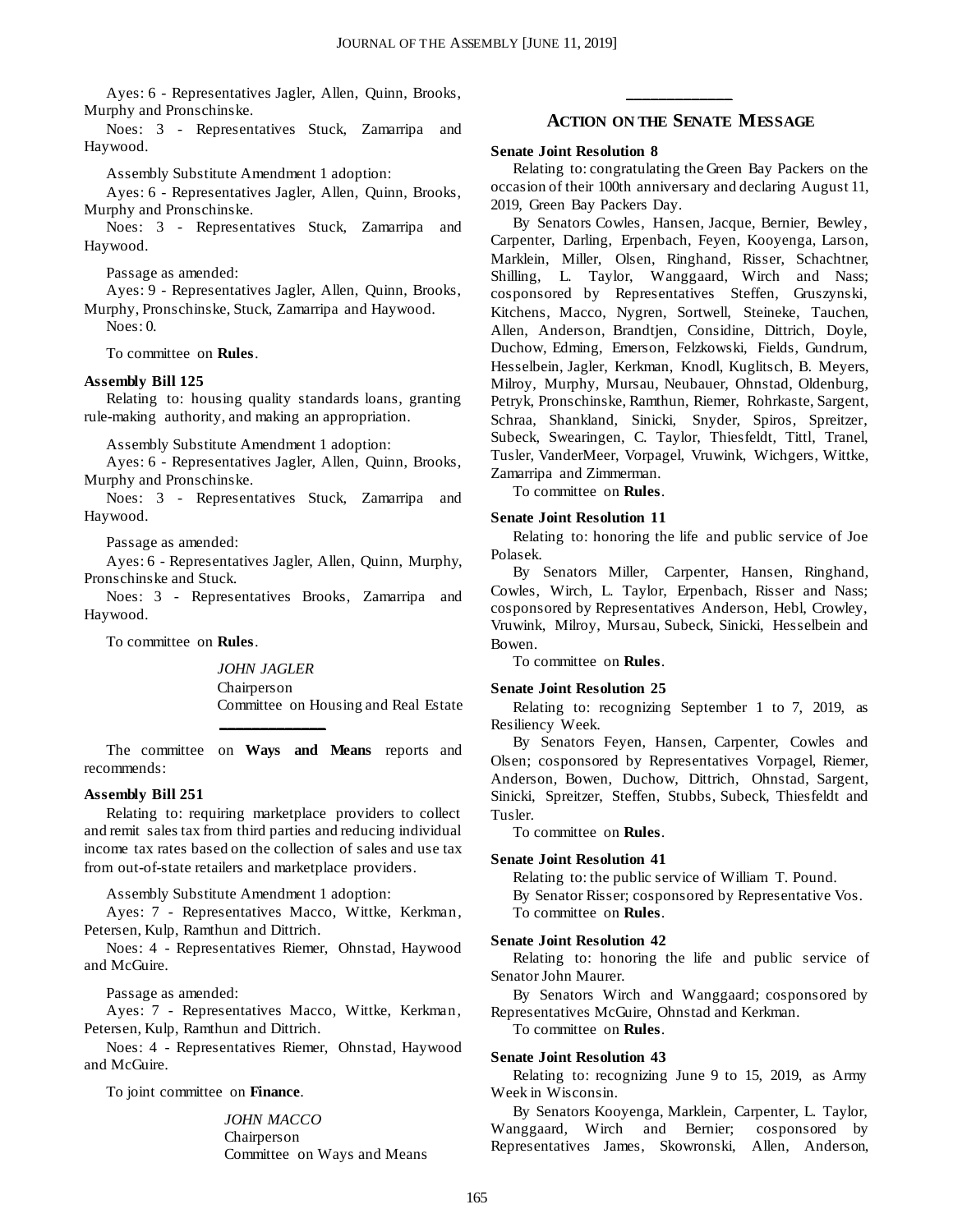Ballweg, Kurtz, Magnafici, Milroy, Plumer, Rodriguez, Rohrkaste, Sinicki, Snyder, Spreitzer, Thiesfeldt, VanderMeer, Zimmerman, Duchow and Pronschinske.

To committee on **Rules**.

#### **Senate Joint Resolution 43**

Relating to: recognizing June 9 to 15, 2019, as Army Week in Wisconsin.

By Senators Kooyenga, Marklein, Carpenter, L. Taylor, Wanggaard, Wirch and Bernier; cosponsored by Representatives James, Skowronski, Allen, Anderson, Ballweg, Kurtz, Magnafici, Milroy, Plumer, Rodriguez, Rohrkaste, Sinicki, Snyder, Spreitzer, Thiesfeldt, VanderMeer, Zimmerman, Duchow and Pronschinske.

Representative Schraa asked unanimous consent to be added as a cosponsor of **Senate Joint Resolution 43**. Granted.

#### **Senate Bill 26**

Relating to: step therapy protocols for prescription drug coverage and requiring the exercise of rule-making authority.

By Senators Darling, Jacque, Roth, Johnson, Feyen, Marklein, Nass, Olsen, Ringhand, Wanggaard, Testin, Cowles, LeMahieu, Carpenter and Wirch; cosponsored by Representatives Nygren, Oldenburg, Schraa, Kolste, Subeck, Rodriguez, Ballweg, Dittrich, Petersen, Horlacher, Vorpagel, Mursau, Kuglitsch, Spiros, Edming, Gundrum, Felzkows ki, Kulp, Skowronski, Thiesfeldt, Brooks, Ramthun, Tittl, Swearingen, Novak, Jagler, VanderMeer, Zimmerman, Krug, Quinn, Rohrkaste, Duchow, Magnafici, Born, Kurtz, Brandtjen, Plumer, Summerfield, Loudenbeck, Ott and Knodl.

To committee on **Rules**.

#### **Senate Bill 152**

Relating to: the operation of electric scooters on highways, granting rule-making authority, and providing a penalty.

By Senators Kooyenga, Cowles, Carpenter, Larson and Stroebel; cosponsored by Representatives Kuglitsch, Duchow, Brandtjen, Kitchens, L. Myers, Neylon, Ramthun, Sanfelippo and Sinicki.

To committee on **Rules**.

#### **Senate Bill 239**

Relating to: limiting the authority of the state and political subdivisions to regulate certain wireless facilities and authorizing political subdivisions to impose setback requirements for certain mobile service support structures.

By Senators LeMahieu, Hansen, Feyen, Johnson, Cowles, Nass, Wanggaard, Tiffany, Smith and Olsen; cosponsored by Representatives Kuglitsch, Fields, Neylon, Stuck, Considine, Duchow, Felzkowski, Gruszynski, Horlacher, Kulp, Mursau, Novak, Rohrkaste, Snyder, Thiesfeldt, Tittl, Tusler, Vruwink, Subeck and Spiros.

**\_\_\_\_\_\_\_\_\_\_\_\_\_**

To committee on **Rules**.

#### **COMMUNICATIONS**

June 10, 2019

Patrick E. Fuller Assembly Chief Clerk 17 West Main Street, Suite 401 Madison, WI 53703

Dear Chief Clerk Fuller:

Please add my name as a co-author of Assembly Bill 270, relating to creating the Wisconsin Renewable Energy Development Authority to participate in and guarantee certain energy-related loans, implement other energy-related programs, and make certain grants and making an appropriation.

> Sincerely, *MARK SPREITZER* State Representative 45th Assembly District

**\_\_\_\_\_\_\_\_\_\_\_\_\_**

June 10, 2019

Patrick E. Fuller Assembly Chief Clerk 17 West Main Street, Suite 401 Madison, WI 53703

Dear Chief Clerk Fuller:

Please add my name as a co-author of Assembly Bill 270, relating to creating the Wisconsin Renewable Energy Development Authority to participate in and guarantee certain energy-related loans, implement other energy-related programs, and make certain grants and making an appropriation.

> Sincerely, *JODI EMERSON* State Representative 91st Assembly District

**\_\_\_\_\_\_\_\_\_\_\_\_\_**

June 11, 2019

Patrick E. Fuller Assembly Chief Clerk 17 West Main Street, Suite 401 Madison, WI 53703

Dear Chief Clerk Fuller:

Please add my name as a co-author of Assembly Bill 266, relating to a flood risk reduction pilot project and making an appropriation.

**\_\_\_\_\_\_\_\_\_\_\_\_\_**

Sincerely, *ROBYN VINING* State Representative 14th Assembly District